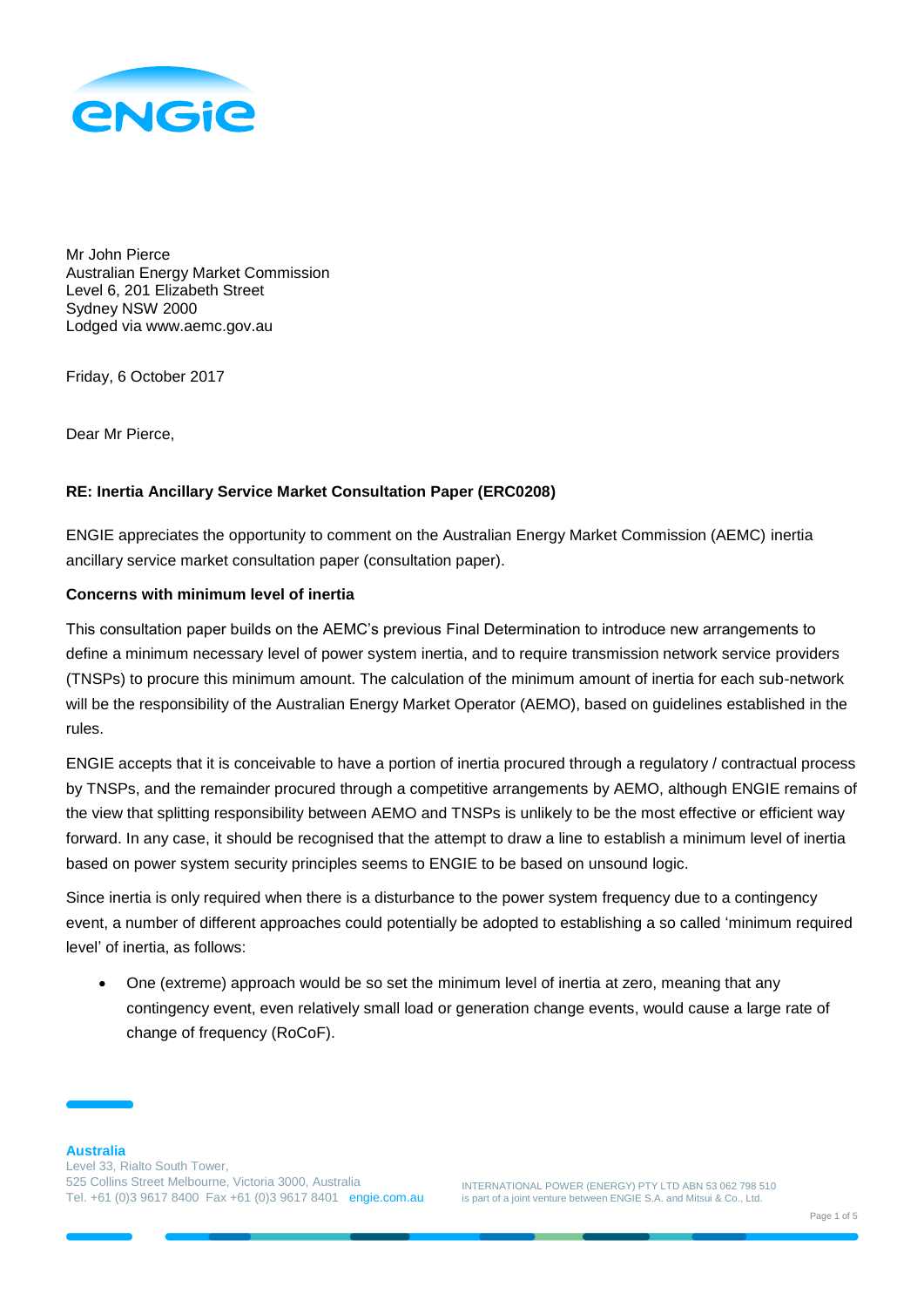

- Another approach would be to ensure that a region, when islanded, has sufficient inertia to cater for the loss of the largest generator in that region operating at its minimum output level.
- Another alternative would be to ensure sufficient inertia to cater for the loss of the largest generator in the region when it is operating at full output.

Any of these options, or a wide range of alternative options, could be utilised as the basis to establish a minimum level of inertia. It should be recognised however that although any such decision is arbitrary, it will nevertheless have important implications for procurement costs and operational arrangements.

If the AEMC is minded to continue to pursue the concept of a minimum level of inertia, ENGIE suggests that the attempt to establish a deterministic approach to calculating a minimum level is abandoned, and a more pragmatic probabilistic approach is adopted. For example, in consideration of the trend in power system inertia available in South Australia in recent years as shown in the following diagram, it could be decided that the minimum inertia should be maintained at a level that was exceeded for say, 90% of the time in the sample period. An approach along these lines would avoid the problem of trying to establish a minimum level of inertia through a deterministic approach, which inevitably would be subject to a number of assumptions, all of which would be arguable.



Another good reason for using a probabilistic approach (rather than a deterministic approach) to determining the minimum level of inertia is that it would be more easily customised over time on the strength of more knowledge and experience with the new inertia arrangements. For example, it may be that in time, the competitive arrangements for inertia that are the subject of this consultation paper, are found to be sufficiently effective so that the longer term contractual procurement via the TNSPs becomes unnecessary. Allowing room for this kind of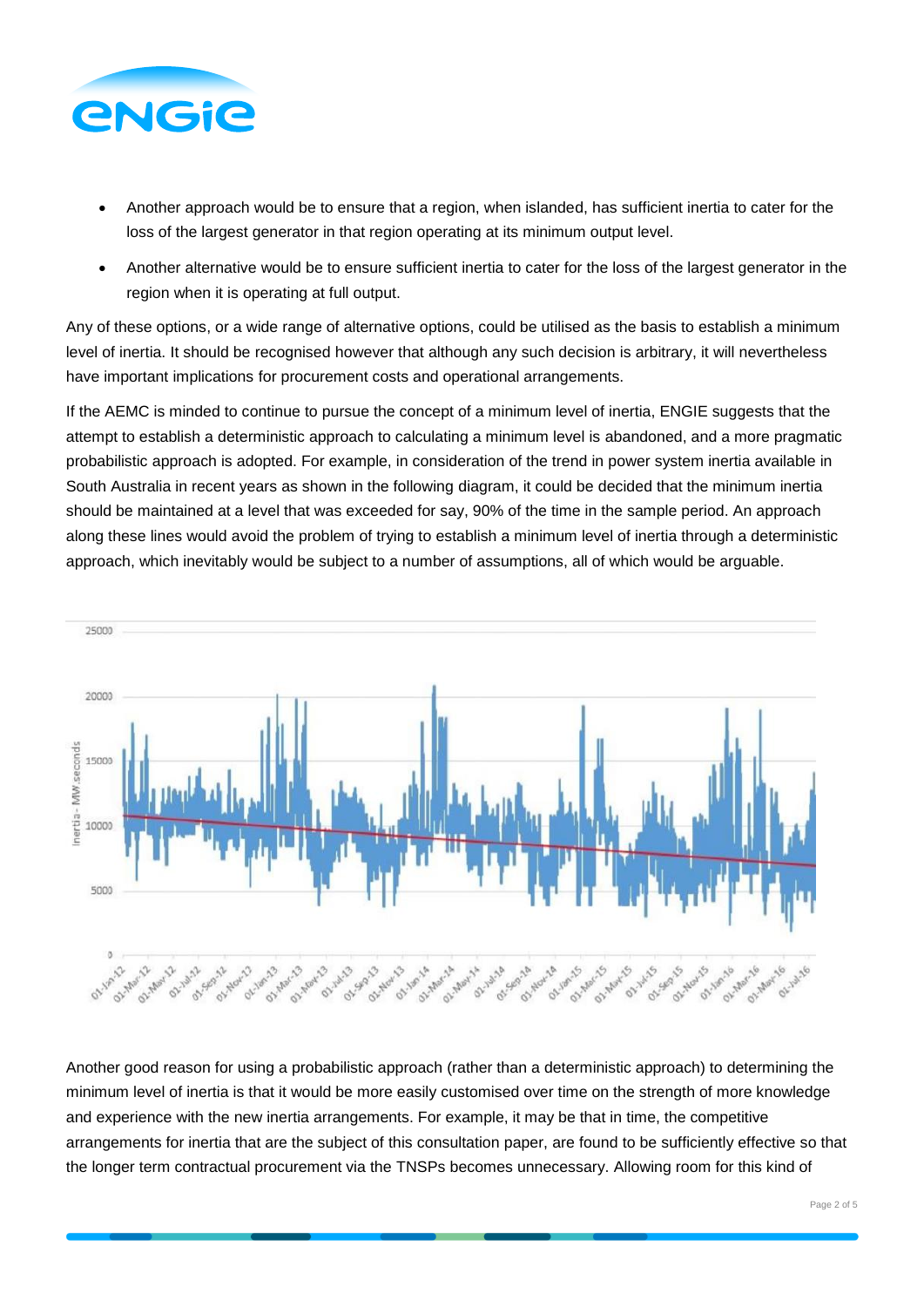

improvement over time is consistent with the key principle of the AEMC's approach noted in the consultation paper that competition and market signals generally lead to better outcomes than centralised planning.

## **Market mechanism for inertia**

The AEMC have proposed a straw man approach for the design of a market mechanism which would feature an inertia price paid to inertia providers based on the value they provide in relieving RoCoF constraints between regions.

ENGIE does not support this straw man design for the following reasons.

The proposal would rely on a binding RoCoF constraint acting as an incentive for the provision of additional inertia. The nature of constraints in the 5-minute dispatch process of the national electricity market (NEM) is that they can be quite volatile, difficult to predict and are subject to changes in each 5-minute dispatch period. It is therefore highly unlikely that the presence of a binding constraint in one particular 5-minute dispatch interval will be a sufficient incentive for a participant to decide to commit a synchronous generating unit in order to provide inertia.

Furthermore, if a participant did decide to start a synchronous generating unit in response to a binding RoCoF constraint, as soon as the generator comes on-line, it will have the effect of reducing the need for the constraint to bind, and the price separation between the regions will reduce. In other words, the price signal that encouraged the generator to start could disappear as soon as the generator comes on-line.

This fleeting nature of binding constraints and inter-regional price separation is unlikely to provide a sufficiently large or reliable signal for synchronous generators to commit. It is even less likely to provide an incentive for new potential inertia providers to invest.

Another reason that ENGIE does not support the straw man proposal is that it would interfere with the effectiveness of the existing settlement residue auction (SRA) mechanism. As noted in the consultation paper, funding inertia payments from inter-regional settlement residues has the potential to reduce the effectiveness of SRAs which are currently used as a tool for hedging inter-regional price risk.

The AEMC have suggested that one possible response to this detrimental impact on SRAs could be for purchasers of SRAs to also enter into contracts for recipients of inertia payments – an "inertia hedge". ENGIE believes that such a mechanism is likely to be complex and subject to various implementation issues. It is therefore unlikely to succeed and the more likely outcome will be that SRAs, which are already seen as an imperfect hedge against inter regional price risk, will see their potential use further limited.

Finally, ENGIE does not support introducing an inertia mechanism that is entirely focused on inertia requirements arising out of inter-regional flows. Although it is true that at present, inertia requirements are highest when there are large flows on interconnectors which are either a credible contingency or a protected event, there can and will be additional circumstances that will drive inertia requirements that are not related to inter-regional flow. This point is acknowledged by the AEMC in the consultation paper.

ENGIE therefore favours an approach to competitive inertia procurement that will have utility for all kinds of inertia requirements, and not just those that are due to inter-regional flows.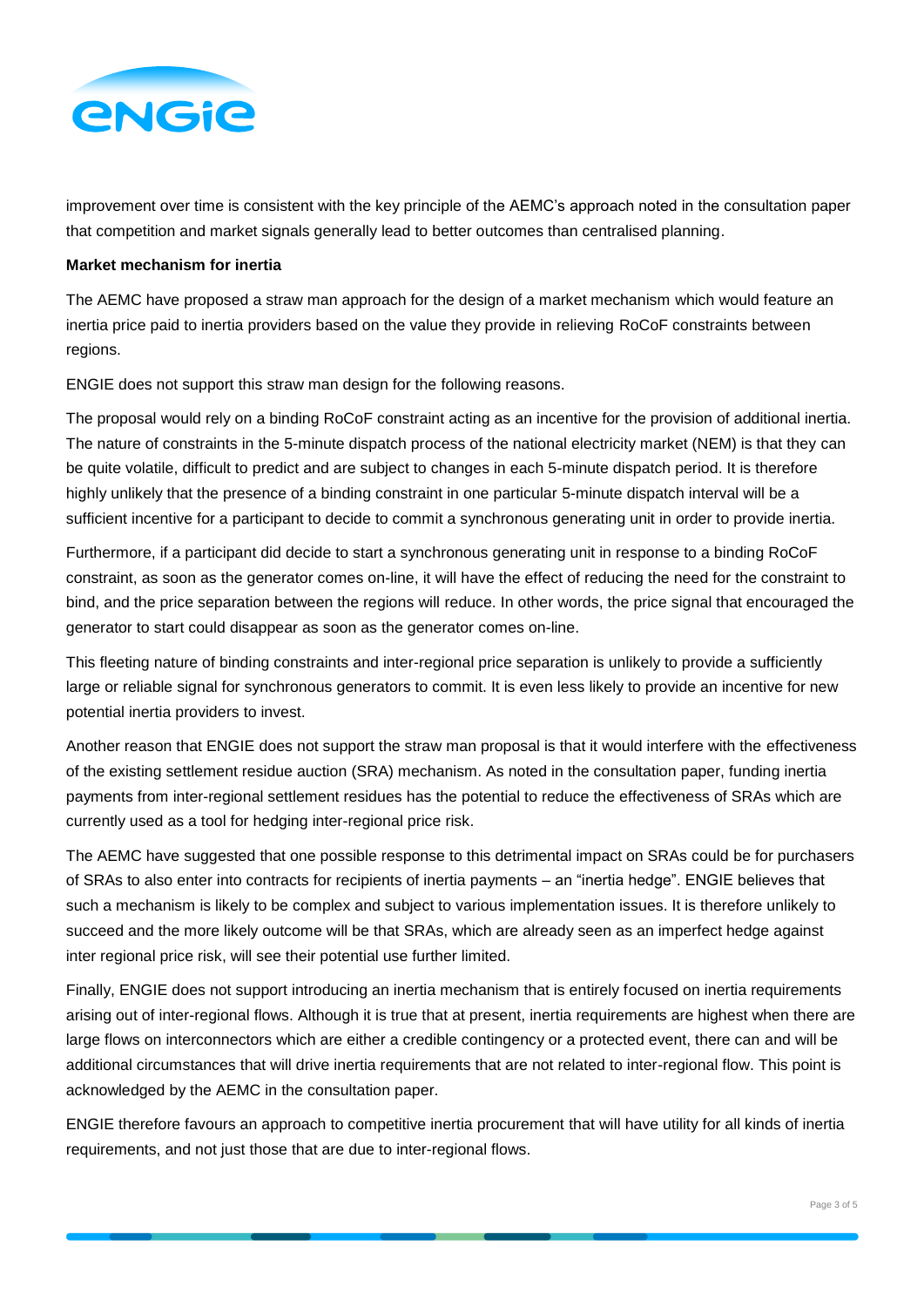

## **Alternative**

l

ENGIE supports initiatives that promote competitive arrangements both for efficient investment and operation of inertia services. The ideal arrangement would be one that co-optimises the dispatch of inertia services along with energy on the NEM dispatch processes. For the reasons outlined above however, ENGIE is of the view that the binary nature of inertia provision (it is provided when a synchronous machine is on-line, and is not related to the units power output) makes co-optimisation with energy in the 5 minute NEM impracticable.

Since the provision of inertia services from synchronous generators requires decisions to bring units on-line, they require consideration across a longer time frame than 5-minutes. For many generating units, a decision to start a unit would involve consideration of a number of factors including start-up costs, minimum run times (to avoid maintenance penalties), fuel supply arrangements and staffing, to name just a few.

A fleeting 5 minute signal is unlikely to be sufficient to justify the provision of inertia services from anything other than units that can be started and stopped quickly with little cost implication. Although it is likely that inverter based technology will be able to respond to fleeting inertia signals, AEMO are of the view that the synthetic inertia provided by such technologies is not a substitute for synchronous inertia.

A better way to manage inertia requirements and provision would be to consider the likely need for inertia in the upcoming forecast period, and to then ensure that sufficient inertia service providers are enabled. To allow sufficient time to cater for generator start-up times and minimum run times, the inertia forecast period would need to be sufficiently long. As a minimum, ENGIE suggests that the inertia forecast period would need to be 8 hours.

In consideration of this alternative approach, and noting recent discussion about the possible inclusion of a day ahead market into the NEM<sup>1</sup>, ENGIE proposes that a day ahead market could be considered, not for energy, but for firming services including inertia.

A day ahead market for firming services could be designed to allow AEMO to consider the forecast requirement for inertia and other firming services such as system strength and flexible ramping, for the upcoming day. Where particular generating units are required to be online to provide firming services, the firming services day ahead market would be used to allow potential service providers to indicate to AEMO in advance, their willingness and price to provide these services. AEMO would then select the cheapest combination of firming services to meet the forecast requirements, and produce a day ahead schedule to indicate which services are required, and when they need to be enabled.

This day ahead schedule of firming service provision would then become binding upon the selected service providers, which would be required to be online and able to provide the nominated services as scheduled.

<sup>1</sup> ENGIE is opposed to introducing a day ahead market for energy into the NEM as this would seriously undermine the existing financial hedging positions that generators currently use for risk management in the NEM. It should be noted that a day ahead energy market was considered and rejected in the mid 1990's as part of the NEM design. The decision then was based on the view that financial markets provide a more efficient means to generator planning and investment.